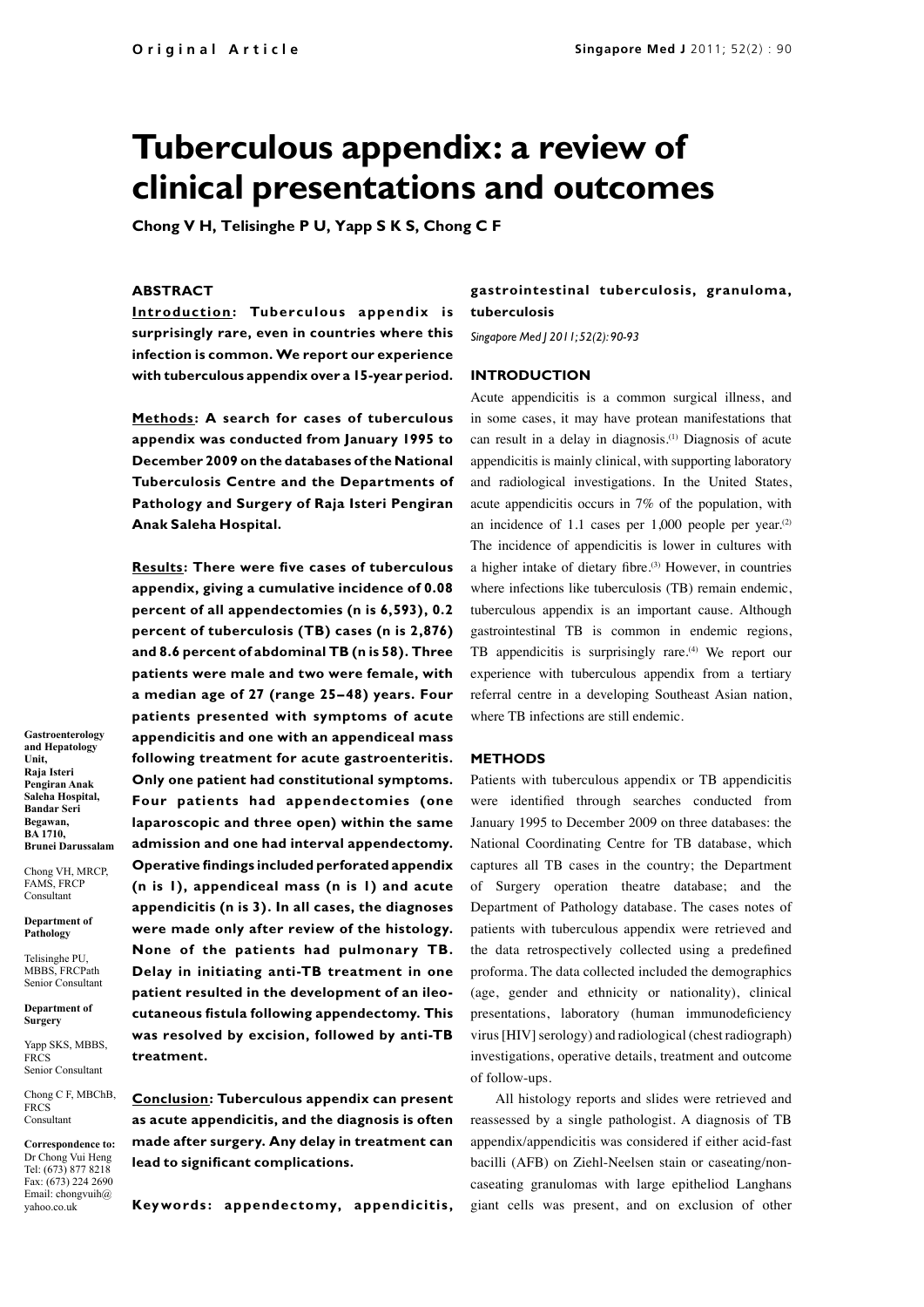**Table I. Overall cumulative incidence of tuberculous appendix over the study period (1995–2009).**

| Case type                                        | No. (%) |
|--------------------------------------------------|---------|
| All appendectomy ( $n = 6,593$ )                 | 5(0.08) |
| All tuberculous cases ( $n = 2,876$ )            | 5(0.2)  |
| Abdominal tuberculosis <sup>*</sup> ( $n = 58$ ) | 5(8.6)  |

Consists of involvement of the gastrointestinal tract, liver, biliary, gallbladder, abdominal lymphadenopathy and spleen.

granulomatous disorders, such as Crohn's disease, on evaluation or follow-up.

All patients diagnosed with TB were treated with the standard anti-TB treatment, and two regimes were used during the study periods. Up till 1997, the first choice regime was SRIP (streptomycin 15 mg/kg/day, rifampicin 10 mg/kg/day, isoniazid 5 mg/kg/day and pyrazinamide 30 mg/kg/day). After 1997, the standard first choice regime was RIPE (rifampicin, isoniazid, pyrazinamide and ethambutol 20 mg/kg/day each). Both the quadruple regimes were given for two months, followed by dual rifampicin and isoniazid for an additional four months. All patients were also administered pyridoxine (vitamin  $B<sub>6</sub>$ ) to counteract the side effects of isoniazid.

#### **RESULTS**

Over the 15-year period, five cases of tuberculous appendix were identified (Table I). There were three male and two female patients, with a median age at presentation of 27 (range 25–48) years. Three patients were locals and two were expatriates from the Indian subcontinent. None of the patients had chest radiological changes that were consistent with pulmonary TB. Only one patient had right costophrenic changes. The details of the patients are shown in Table II.

Four patients presented with symptoms that were consistent with acute appendicitis (generalised abdominal pain that later localised to the right iliac fossa) and fever. All of them had right iliac fossa pain (100%), while four (80%) had fever, three (60%) had anorexia and one complained of weight loss. The duration of symptoms prior to presentation was 2–21 days. The patients underwent appendectomies within the same day of admission; one laparoscopic and three open procedures. However, one patient (Case 1) was initially treated for acute gastroenteritis and was re-admitted with right iliac fossa pain and mass. Conservative treatment was opted, but the mass failed to resolve on follow-up, and the patient eventually underwent an interval appendectomy four months after the initial presentation.

Surgical findings included a retrocaecal appendiceal mass (Case 1), perforated appendix (Case 3) and inflamed



**Fig.1** Histology of the appendix shows granulomas (circled) near the inflamed lumen (Haematoxylin & eosin, × 10). Insert shows the granuloma (Haematoxylin & eosin, × 40).



**Fig. 2** Axial CT image shows the ileocutaneous fistula (arrow).

appendix (Case 2, 4 and 5). Histology results were immediately available for four patients, with all the changes consistent with TB (Figs. 1  $\&$  2), and they were started on standard anti-TB treatment. The histologies showed caseating granuloma, but no AFB was identified in the histology of any of the patients. Unfortunately, the histology result of one patient (Case 4) was not retrieved, and she was not immediately started on anti-TB treatment. This resulted in the formation of an ileocutaneous fistula (Fig. 2), which required a laparotomy and fistula excision. The resected specimen showed changes that were consistent with TB (chronic inflammatory changes, with caseating granuloma but no AFB). This was complicated by wound infection and fistula recurrence. The patient was started on anti-TB treatment, and the fistula eventually resolved completely.

All patients were negative for HIV serology. The local patients remained well and had no evidence of recurrence on follow-up. The two expatriates were well on short-term follow-up (less than two months) before returning to their homeland.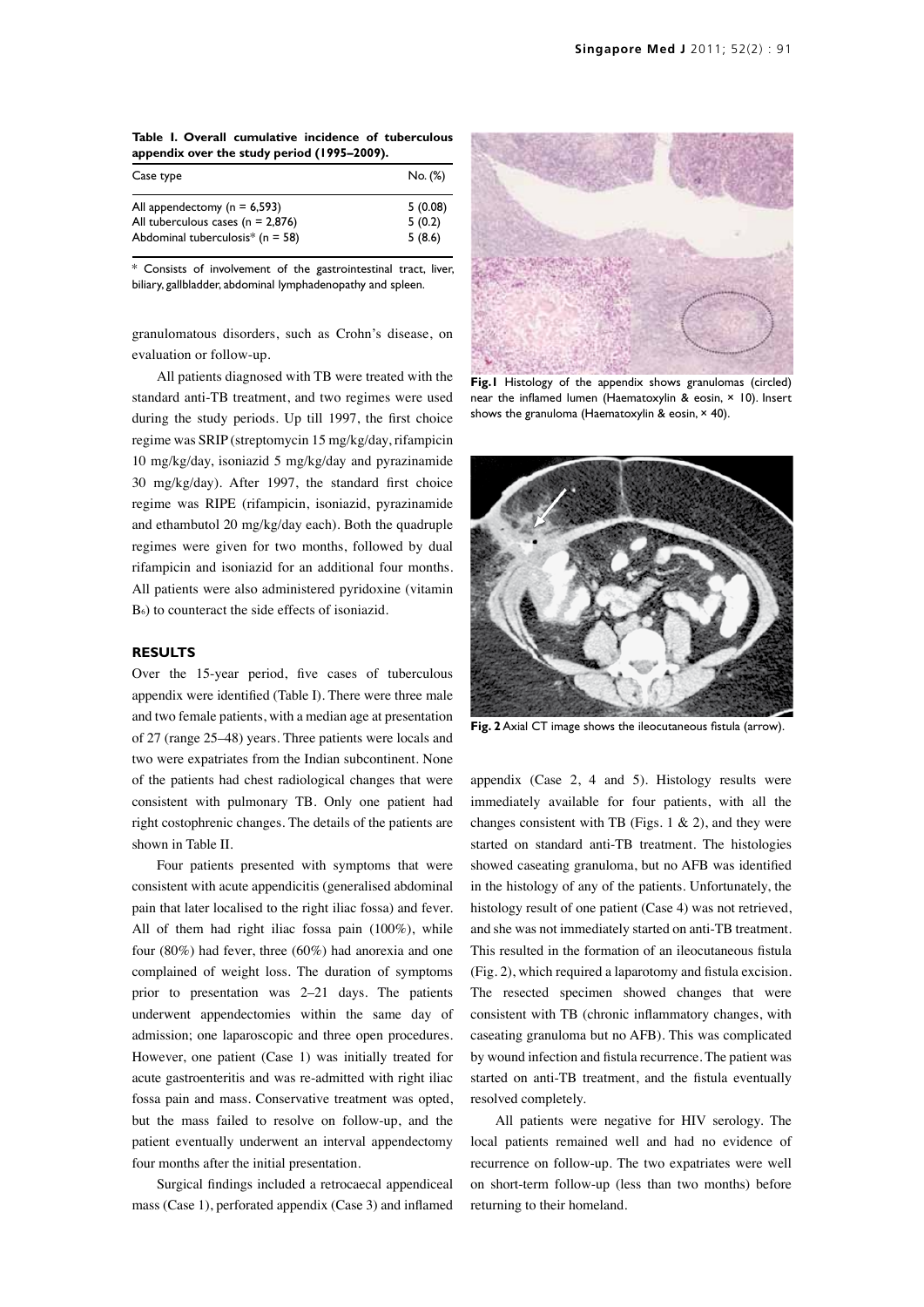| Case           | Age/gender/<br>nationality | Symptoms*                      | Duration<br>from 1st<br>presentation<br>(days) | Treatment             | Operative<br>findings                           | Outcome                                 |
|----------------|----------------------------|--------------------------------|------------------------------------------------|-----------------------|-------------------------------------------------|-----------------------------------------|
|                | 47/M/expatriate            | Pain/fever<br><b>RIF</b> mass  | 10                                             | Interval<br><b>OA</b> | Acute/chronic<br>appendicitis/<br>ileocaecal TB | Self-limiting hearing loss              |
| $\overline{2}$ | 27/M/expatriate            | Pain/anorexia/<br>fever/nausea | $4 - 5$                                        | LA                    | Acute appendicitis                              | Uncomplicated                           |
| 3              | 25/M/local                 | Pain/fever/<br>anorexia        | $\mathbf{c}$                                   | OA                    | Perforated appendix                             | Uncomplicated                           |
| 4              | 30/F/local                 | Pain/anorexia/<br>fever/nausea | 7                                              | <b>OA</b>             | Retrocaecal mass                                | Complicated by<br>ileocutaneous fistula |
| 5              | 26/F/local                 | Pain/anorexia/<br>weight loss  | 21                                             | OA                    | Acute/chronic<br>appendicitis/<br>peritoneal TB | Uncomplicated                           |

**Table II. Profiles of the five patients with tuberculous appendix.**

\* Pain symptoms were all initially generalised abdominal pain, which later localised to the right iliac fossa.

M: male; F: female; OA: open appendectomy; LA: laparoscopic appendectomy: RIF: right iliac fossa; TB: tuberculosis

#### **DISCUSSION**

Our study showed that tuberculous appendix is uncommon, accounting for 0.08% of all appendectomies and 0.2% of all TB cases during the 15-year study period. Among abdominal TB, tuberculous appendicitis accounted for 8.6% of cases. Interestingly, tuberculous appendix is uncommon even in countries where TB infection is still a major public health issue. In a review of 2,921 appendectomies carried out in a tertiary centre in India, only 5% of cases were granulomatous appendicitis. This consisted of tuberculous appendix in 2.3% and parasitic infestations in  $2.3\%$ .<sup>(5)</sup> Older studies have reported a prevalence of 0.1%–3.0% among all appendectomies, and higher among patients known to have TB (1.5%–30%) or intestinal TB  $(46\% - 70\%)$ .<sup> $(6,7)$ </sup> In fact, most of the reported cases have come from underdeveloped and developing nations. $(8-12)$  However, these numbers are likely to be underestimation of the actual prevalence. Even with evaluation of such cases with colonoscopy and computed tomography, it is often not possible to diagnose appendix involvement unless laparoscopy is performed or the appendix is removed for various reasons.

The underlying pathogenesis of tuberculous appendicitis is not known. However, concomitant involvement of other parts of the gastrointestinal tract is common, especially the ileocaecal region.<sup>(9)</sup> Singh et al proposed a new aetiopathological classification that categorised tuberculous appendix into primary or secondary involvement. Primary involvement occurs through contact with infected intestinal contents or through haematogenous spread from sources that are not clinically detectable. Secondary involvement occurs through local extension from ileocaecal involvement,

retrograde lymphatic spread from distant lesions in the ileum or ascending colon, or peri-appendicitis from peritoneal involvement.<sup>(9)</sup> Some cases may have both types of involvement as multi-organ involvements are not uncommon.

The clinical presentation of tuberculous appendix is nonspecific. Singh et al categorised the presentations into three types, depending on the underlying degree of appendix involvements.(9) The most common type is chronic disease presenting with mild to moderate intermittent right fossa pain, which may be associated with nausea and vomiting. This is clinically indistinguishable from ileocaecal TB. The other two types consist of one that resembles acute obstructive appendicitis and the less common latent type that is often discovered after incidental appendectomy during other kinds of surgery.<sup>(6)</sup> In this study, most of our patients presented with the acute obstructive type. The presentations of our patients were similar to those of acute appendicitis of other causes, with the exception of Case 5, which on hindsight, had consistent features of gastrointestinal TB infection. Therefore, the diagnosis of tuberculous appendix was unexpected and was made only after examination of the resected appendix.<sup>(8,9)</sup> All our patients had caseating granulomas, but no AFB was identified. Unfortunately, no TB cultures were done as none was suspected to be tuberculous in origin. There are generally no specific features on history, clinical examination or investigations that can differentiate appendicitis of different aetiologies from TB. None of our patients had typical features on radiography that were consistent with pulmonary TB. One patient had costophrenic changes that could have been due to TB. Up to 50% of patients with